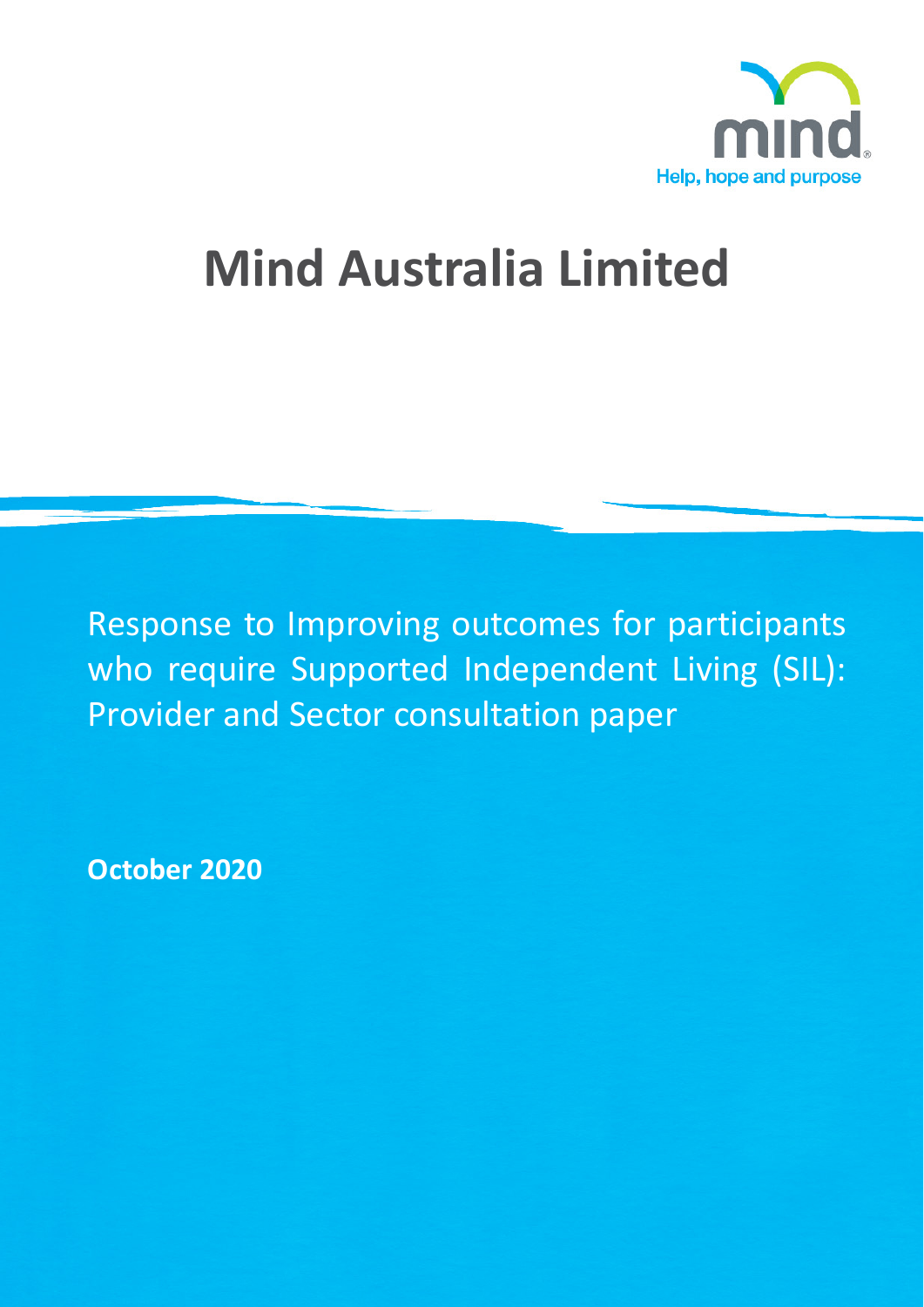

# **About Mind**

Mind is one of Australia's leading national community-managed specialist mental health providers. Our approach is characterised by recovery oriented, relational and strengths-based practices. Our service is skilled in adapting supports whilst maintaining the integrity of evidence-based models. Mind employ over 900 staff and are on track to deliver 19,000 service engagements to 9,000 participants and their families/carers.

Mind provide a wide range of fee for service, NDIS and state funded services. Minds NDIS service offerings include; support coordination, clinical allied health, group recreation, and housing and support solutions inclusive of supported independent living (SIL) and short term accommodation (STA)

Mind support over 180 SIL residents, with a further 91 beds within properties being built over the next year, where Mind will be the service provider. Thirteen percent of residents live in a specialist disability accommodation (SDA). Our NDIS customers live with a psychosocial or dual disability (comorbidity with intellectual disability, autism spectrum disorder or acquired brain injury). A large cohort of our NDIS customers have housing goals within their plans.

Mind is a registered NDIS provider have a committed and workforce specialism in the provision of psychosocial support. Mind are registered to provide:

- Supported Independent Living (SIL) to 180 NDIS participants across Victoria, Queensland and South Australia. SIL is delivered in to Specialist Disability Accommodation, community housing, private rental and some state-government owned properties.
- Supports to approximately 2,008 NDIS participants including support coordination, Allied Health specialised assessment and behaviour support, and community engagement and capacity building support with a workforce of over 100 FTE community mental health practitioners and mobile allied health.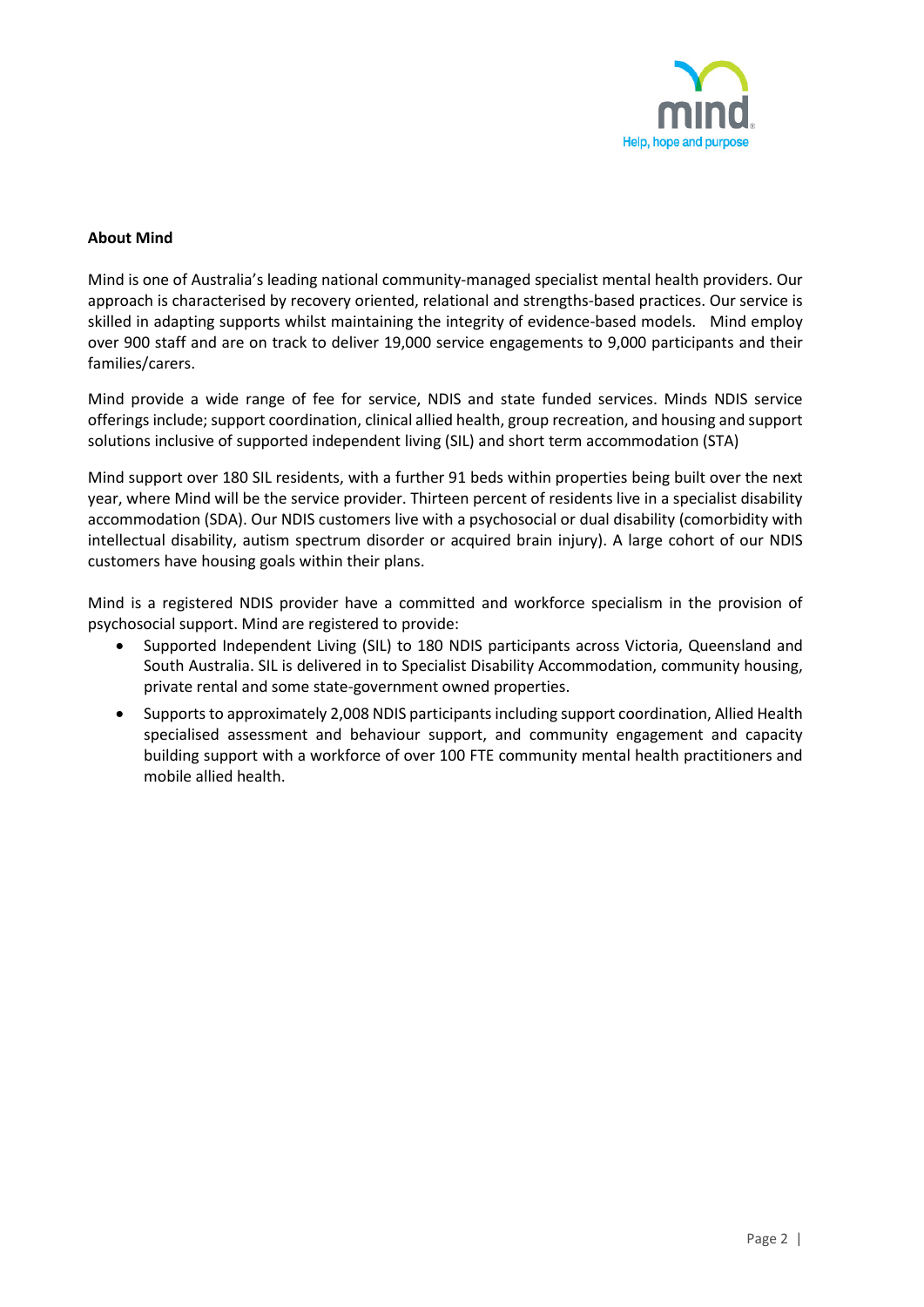

## **Introduction**

Mind appreciates the opportunity to respond to the *Improving outcomes for participants who require Supported Independent Living (SIL): Provider and Sector consultation paper*. Mind is a strong supporter of the NDIS and the inclusion of people with psychosocial disability in the Scheme

Mind strongly believes that 'choice and control' which is a guiding principle of NDIS delivery must also be kept at the forefront when undertaking this review. Participants are the experts in their own recovery and best placed to determine what their participant goals and support needs are. Maintaining the highest level of choice and control across all elements of the NDIS, including support coordination, is crucial.

This submission has been produced drawing on consultations with NDIS participants and Mind staff who have detailed experience with supported independent living. It focusses on the specific needs of people with a psychosocial disability and offers suggestions and a response to the issues raised in the discussion paper to meet the requirements of this cohort. People with psychosocial disability often have unique support needs and it is essential that this continues to be central to any reviews and decisions made to improve the NDIS.

#### *Initial steps taken to address these issues*

*The Joint Standing Committee on the NDIS[1](#page-2-0) and the NDIS Independent Advisory Council [2](#page-2-1) have identified many of the issues outlined in this paper. Throughout 2020, the NDIA has started to implement improvements to address these issues.* 

# *Improved fairness and equity*

- *Published a clear and easy to understand [SIL Operational Guideline.](https://www.ndis.gov.au/about-us/operational-guidelines/supported-independent-living-operational-guideline)*
- *Defined and published price limits in the [NDIS Price Guide 2020-21.](https://www.ndis.gov.au/providers/price-guides-and-pricing)*

# *Strengthened participant choice and control*

- *Published a SIL Participant Information Pack that helps participants understand what SIL is, how they can use it, and how to work with providers.*
- *Launched an easier-to-use roster of care tool that simplifies how providers can share the participant's proposed roster of care with them.*

# *Simplified processes*

- *Fixed ICT systems to support the auto-extension of plans if rosters of care are not finalised, and extension to bill for supports provided in previous plans.*
- *Published a revised [Provider SIL Pack](https://www.ndis.gov.au/providers/housing-and-living-supports-and-services/housing/supported-independent-living#provider-sil-pack) that corrects tool errors.*
- *Continued ongoing provider training and feedback sessions to improve submission accuracy.*

<span id="page-2-0"></span><sup>1</sup> Joint Standing Committee on Supported Independent Living, 13 May 2020, [https://www.aph.gov.au/Parliamentary\\_Business/Committees/Joint/National\\_Disability\\_Insurance\\_Scheme/Ind](https://www.aph.gov.au/Parliamentary_Business/Committees/Joint/National_Disability_Insurance_Scheme/Independentliving/Report) [ependentliving/Report](https://www.aph.gov.au/Parliamentary_Business/Committees/Joint/National_Disability_Insurance_Scheme/Independentliving/Report)

<span id="page-2-1"></span><sup>2</sup> <https://www.ndis-iac.com.au/advice>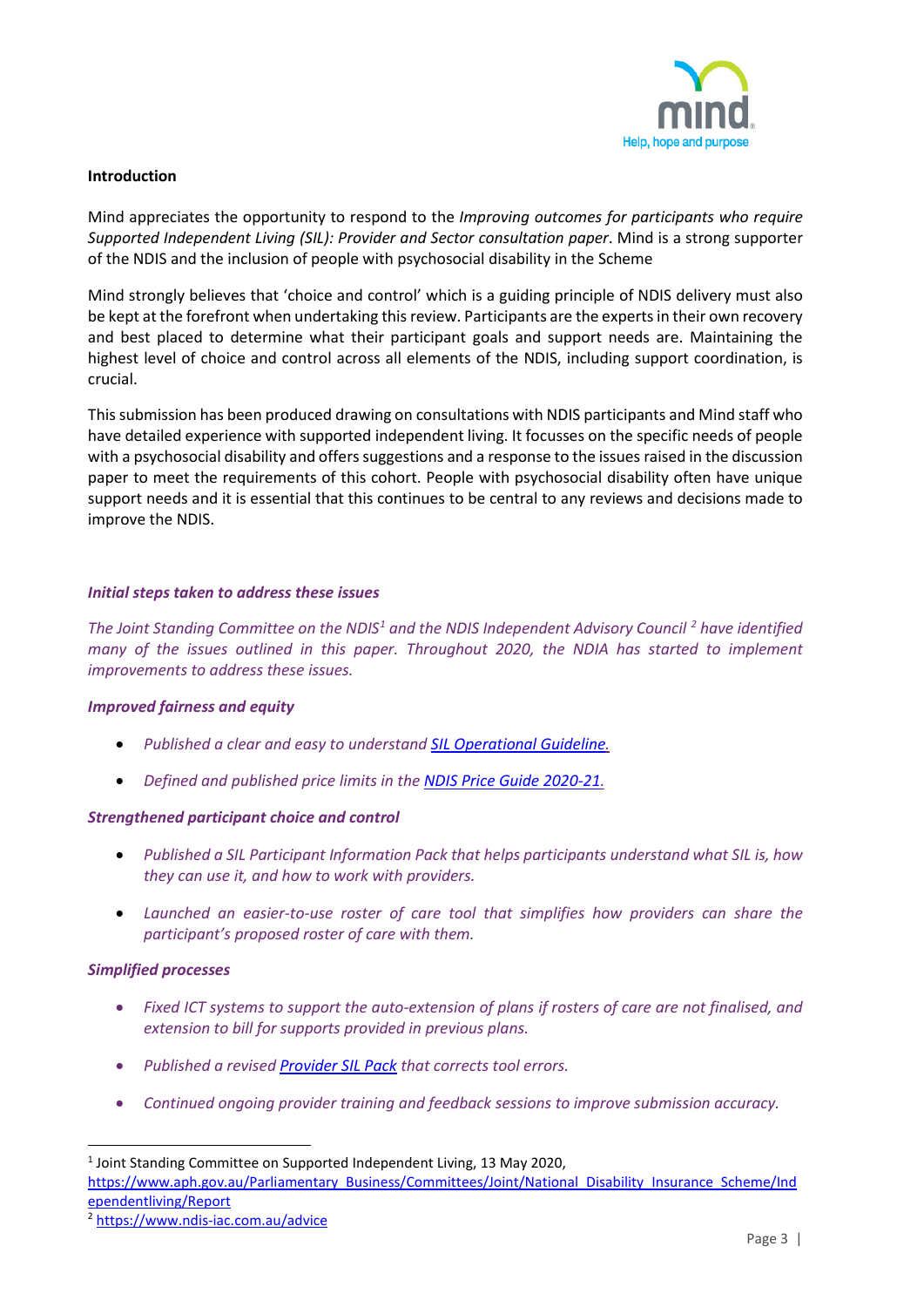

• *Established claim and payment Application Programming Interfaces and a Digital Partnership Office as foundations for providers to transact with the NDIA in real-time.*

## *Managed cost escalation*

- *Ended the quote and negotiate approach by utilising transparent price limits.*
- *Commenced a review of the disability worker cost model and price limits for disability care workers who support participants in shared living arrangements.*

## **Submission questions**

*1. From a provider and sector perspective, what drives the 1.3% month-on-month cost increases to SIL participant plan budgets, with particular note to FY2019/20?*

There are several factors that contribute to this increase including:

- A reflection of the development of the full transition of the scheme; specifically, the initial transition saw people with established services and lower needs transition at much higher rates.
- Errors in the NDIA template that duplicated support rates for Public Holidays.
- The identification of supports needs has increased and people have for the first time had the opportunity to access their participant reasonable and necessary supports;
- People with high and complex support needs continue to enter the scheme; the staffing required to deliver specialised care is much greater.
- NDIS price changes do not align to CPI increases and SCHADS/Employment Award increases.

# **2. What could the NDIA do to help providers and the sector address plan budget inflation?**

The NDIA needs to fully consider what drives the change; this may include the need to look more granularly rather than as an average. The average does not reflect the uniqueness of individualized services or identify where the changes are.

The NDIA could provide an administration line item to support the large costs involved in adhering to the SIL toolkit and operational guidelines.

The NDIA should consider the findings in the pricing reviews which demonstrate inadequate funding for organizations to meet cost; the expectations of the NDIA do not align to operational cost which can be demonstrated clearly by the sector pre and post NDIA.

The suitability of co-tenancies for supported independent is a longstanding issue that has not had solutions through government departments. Consideration is required as to how this can be better managed without the responsibility being solely on the provider alone. Participant funding does not provide the solution as such there remains a gap between supports and housing.

The NDIA requires staff with the understanding of the functional impacts of psychosocial disability and the link to needs in supported independent living.

The NDIA should consider the broader impacts when making changes; for example, changes to portal claims, and line items as each change generates systems changes that are costly and impact the whole sector. Consultation should occur so that the NDIA is aware of the impacts on participants, providers and other government departments.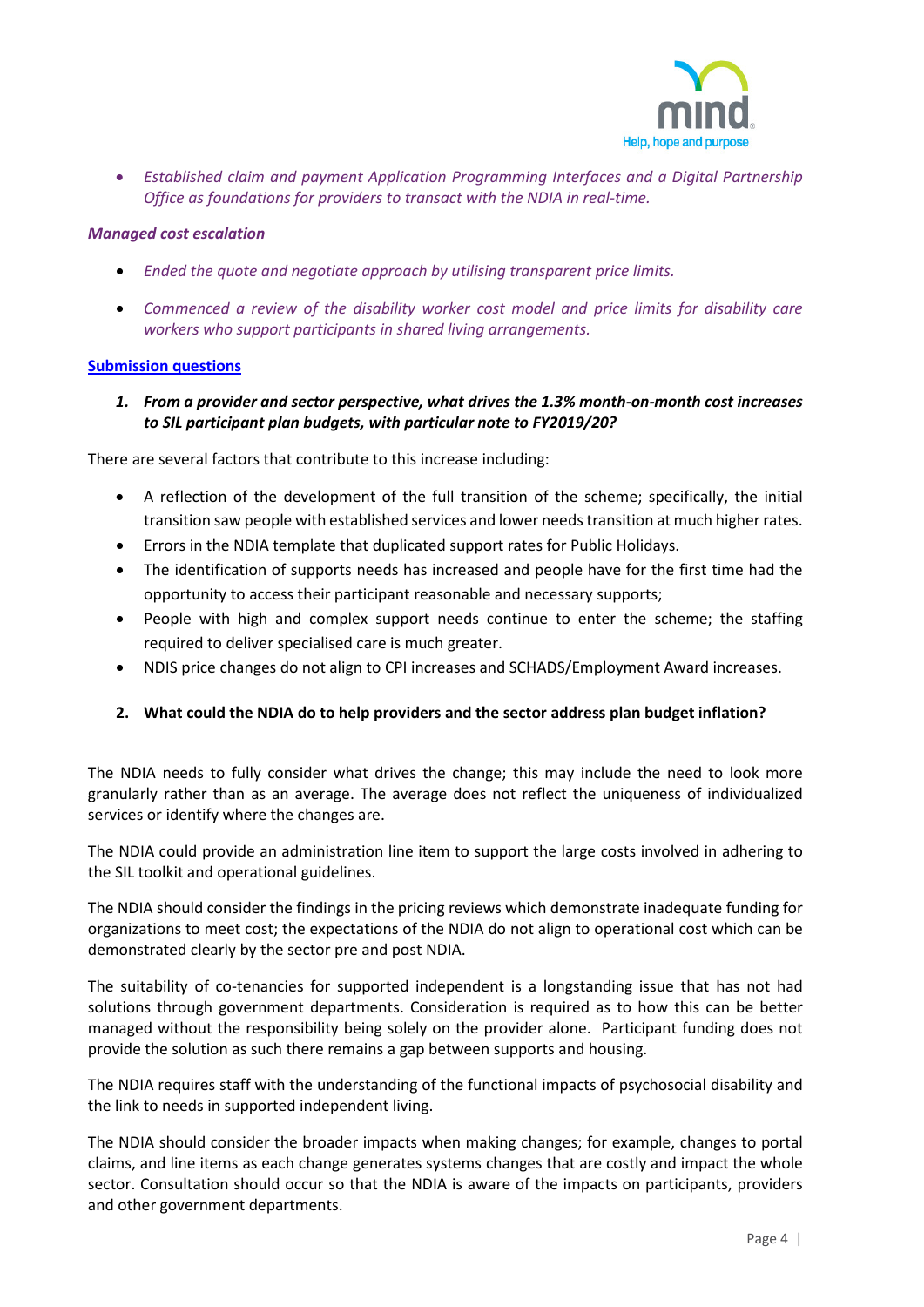

The NDIA's recent changes of aligning the price guide to SIL quoting and removing individualized quoting and negotiation is one step to address budget inflation. This step has been indiscriminate and disruptive in its attempt to reduce costs at the expense of providers being funded less dollars to provide the same type of support. For these organizations the impact has placed them at financial disadvantage and placed the viability of SIL services at risk.

# **3. What are the most significant challenges that participants face when receiving person-toperson support in shared living arrangements?**

A shared support model in shared living arrangements means that access to person to person support will be influenced by all participant needs in the house at that time.

- Participants needs change frequently and the ability to ensure person to person support at specific times is reliant on adequate numbers of staff and all things going to plan;
- The ability to roster needs to consider the requirements of the SCHADS award or other EBA of minimum shifts.

Quality of access is also essential to consider and includes:

- Adequately trained staff which are essential to be able to manage shared supports in a house;
- Staff fatigue must be considered when working with people with complex support needs
- Some participants may worry about asking for support particularly if they have been impacted by abuse, neglect or exploitation.

Although shared supports within in a home environment have economic benefits for the NDIA, there is less choice and control for the participant to be able to choose who their provider and worker is. The number of people in the shared living arrangement will also impact on the availability of the worker to support participant needs.

Another significant challenge is participants being able to have access to staff who are qualified and highly skilled to meet their needs. The recent changes that were introduced this financial year to remove the complex price rate and remove negotiated financial modelling between NDIA and Mind is having a significant impact. Mind are no longer able to afford to employ staff at a level that recognize the complex support requirements of participants with a psychosocial disability, who live in a shared environment and receive SIL.

SIL dwellings rely on a functioning routine to ensure the participants have equal access to supports. For example, in a shared living arrangement, some person-to-person supports are organised when other participants are outside of the house.

# 4. **What has been the impact of recent SIL changes to provider operations and participant experience?**

• The removal of the complex rate will impact the ability for providers to have the income to support the training required for the best quality service possible.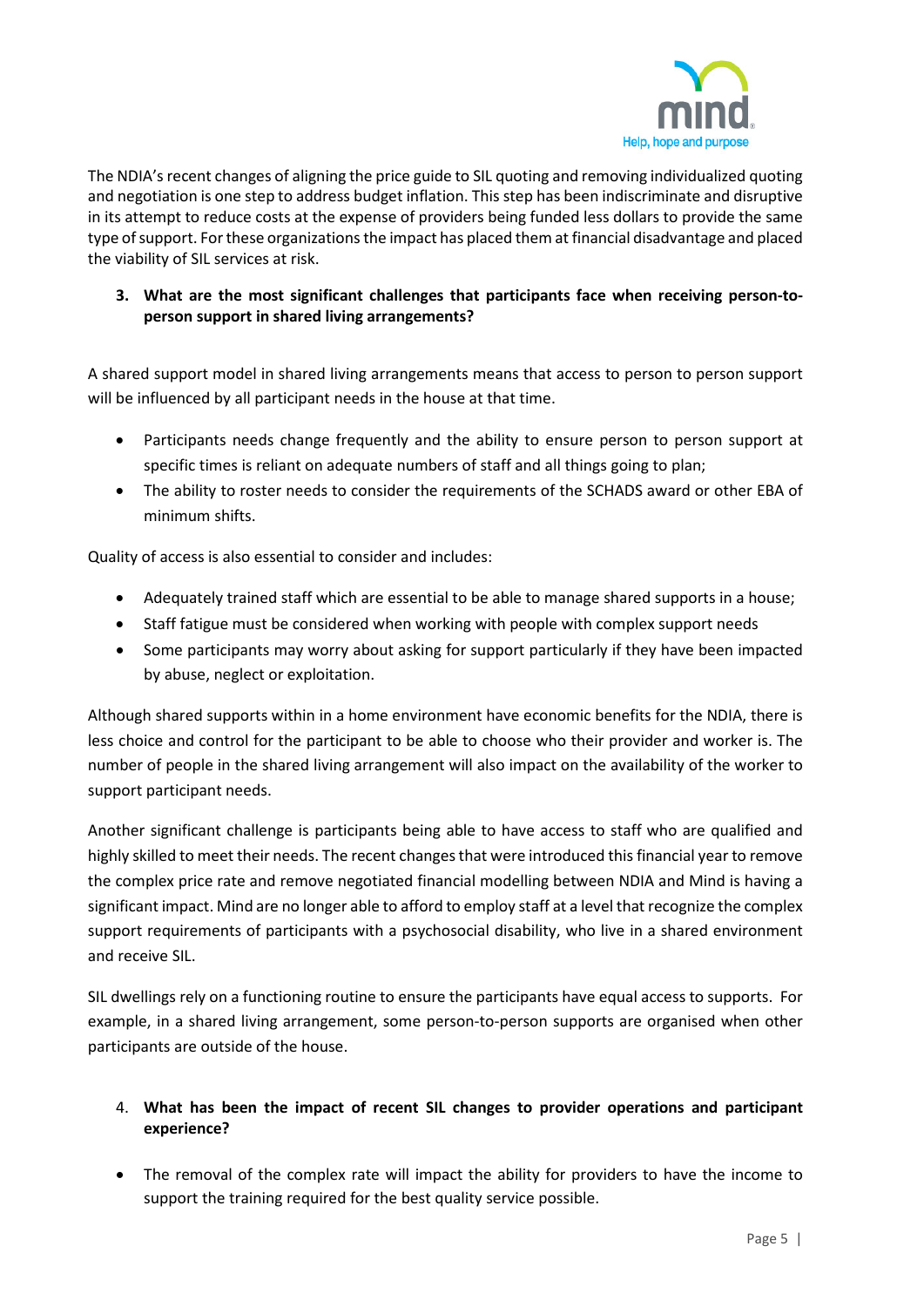

- Without appropriately qualified staff with access to supervision and support it is unlikely that capacity building of participants will occur; a more likely scenario will be service saturation and reduction of the opportunity for independence.
- Providers are placed in a situation that is heavy in administration with no participant outcome that is linked to this. This does not align to Minds organisational values.

# **Provider experience:**

As mentioned earlier in our response, the removal of the complex pricing line and individual pricing models will have a detrimental impact due to Providers not being able to financially sustain a higher qualified workforce.

Reinforcing the need for all SIL providers to be collaborative in the design of the Roster of Care is a positive change. Since Mind have commenced delivering SIL, co-designing RoC with the participants and family and carer have always been a guiding principle in how Mind support a participant to access SIL.

NDIA has also separated out the *Irregular Supports* from the weekly billing. This now requires manually going into PRODA, moving what needs to be billed over to the regular booking from the irregular booking and then updating the available booking to use a non-face to face line item. Mind's suggested solution is if the irregular supports booking is made available with a line item "irregular supports" ready for claiming, this would in turn save Providers administrative time.

# **Participant, families and carers experience**

The new SIL process may be too new to fully understand the impact on participants and families. The following feedback has been identified:

- Confusion about NDIS, shared care and the SIL process
- The person has no choice other than to live with others with a specified ratio of care if they want access to care in their home at all times
- A roster of care is a complex process for skilled service providers in this area; the RoC completed in weekly form does not demonstrate a full year of support.
- Most participants, families and carers do not have the intricate understanding of the link to a roster of care with the requirements under fair work awards. This forces a participant, their family and carer to hold responsibilities for matters they may not understand.
- Some participants have no family or friends, and have others who make decisions and may not include them in this process.
- A 12-week program of support may leave a participant worried about their support every 12 weeks, participant already feel worry each year with plan reviews.
- There is a thin market in particular for psychosocial disability which leaves participants accessing services that do not meet their needs; choice requires options.
- Further evidence needs to be collated from SIL participants on how they have been impacted by the changes as participants may not be impacted until after their next plan review meeting.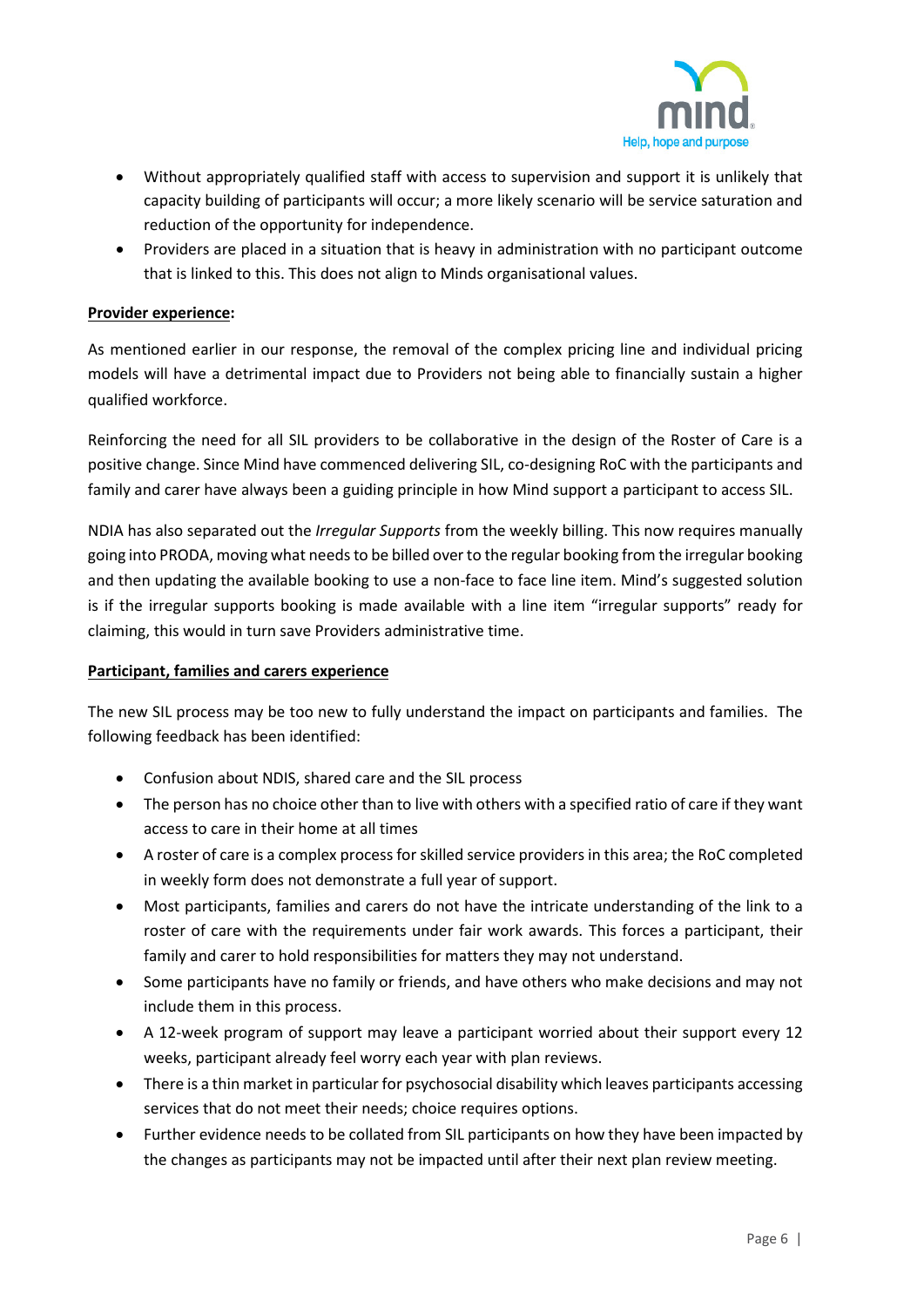

## *Proposed short-term changes*

*Recent improvements address many SIL operational issues. The next set of improvements continue to focus on strengthening participant control, ensuring fairness and equity, helping reduce administrative complexity, and managing cost escalation. Importantly, the NDIA believes that long-term Scheme sustainability and participant choice, control and outcomes can co-exist.* 

*Progressing both aspects will require significant reform to existing operating models, starting with the focus of this paper on short-term operational considerations. While not all implications are yet fully defined; this paper is shared to seek feedback on the proposals' suitability, operational considerations, and intended outcomes.*

*Focus on participant control through stronger Agency interactions with SIL participant*

## *Connecting with participants through check-ins*

*In August, the NDIA launched [participant check-ins](https://www.ndis.gov.au/participants/reviewing-your-plan-and-goals/preparing-your-plan-review#what-to-expect) as a way to connect with participants ahead of their plan review. All SIL participants should receive a check-in call (based on their preferred format for contact with the NDIA) before their plan review meeting. In this conversation the NDIA will not only discuss the overall plan, but also enquire regarding the participant's experience in working with their provider, and supports received.*

## *Increasing participant awareness at plan review*

*Many participants are not aware of their options regarding their home and living situation. Some may believe their current situation is an improvement on their previous one (i.e., an institution) and so may be hesitant to change. Shifts in participant home and living arrangements will take time; the next discussion at plan review will include more awareness of home and living options, recognizing that these options may require more provider capacity and awareness to be able to serve.*

#### *Connecting participants with tools and reference materials*

*The NDIA will ensure participants and their nominees and families are aware of the SIL Participant Information Pack which provides advice and recommendations for participants to get the most out of their SIL supports, will encourage participants and their families to have a service agreement (that they understand) in place, and to confirm that they have seen, and had input to their roster of care. Given feedback from participants that they often are not aware of the supports their plan funds, the NDIA will send the approved roster of care directly to the participant and their provider.*

# **5. What advice do you have for the NDIA working more closely with participants regarding their SIL supports?**

Mind's advice is for plan reviews for one dwelling to be undertaken collaboratively by the same planner and same SIL assessor. This will ensure consistency and transparency for all participants, the provider and only one Roster of Care will be submitted as all the community participation hours and informal supports are discussed at the plan review meeting.

Consideration should be given to plan reviews at a participants' home where possible, families and other significant others in the participants' life could attend with greater ease.

• A whole of home approach with the addition of a participant approach would be beneficial.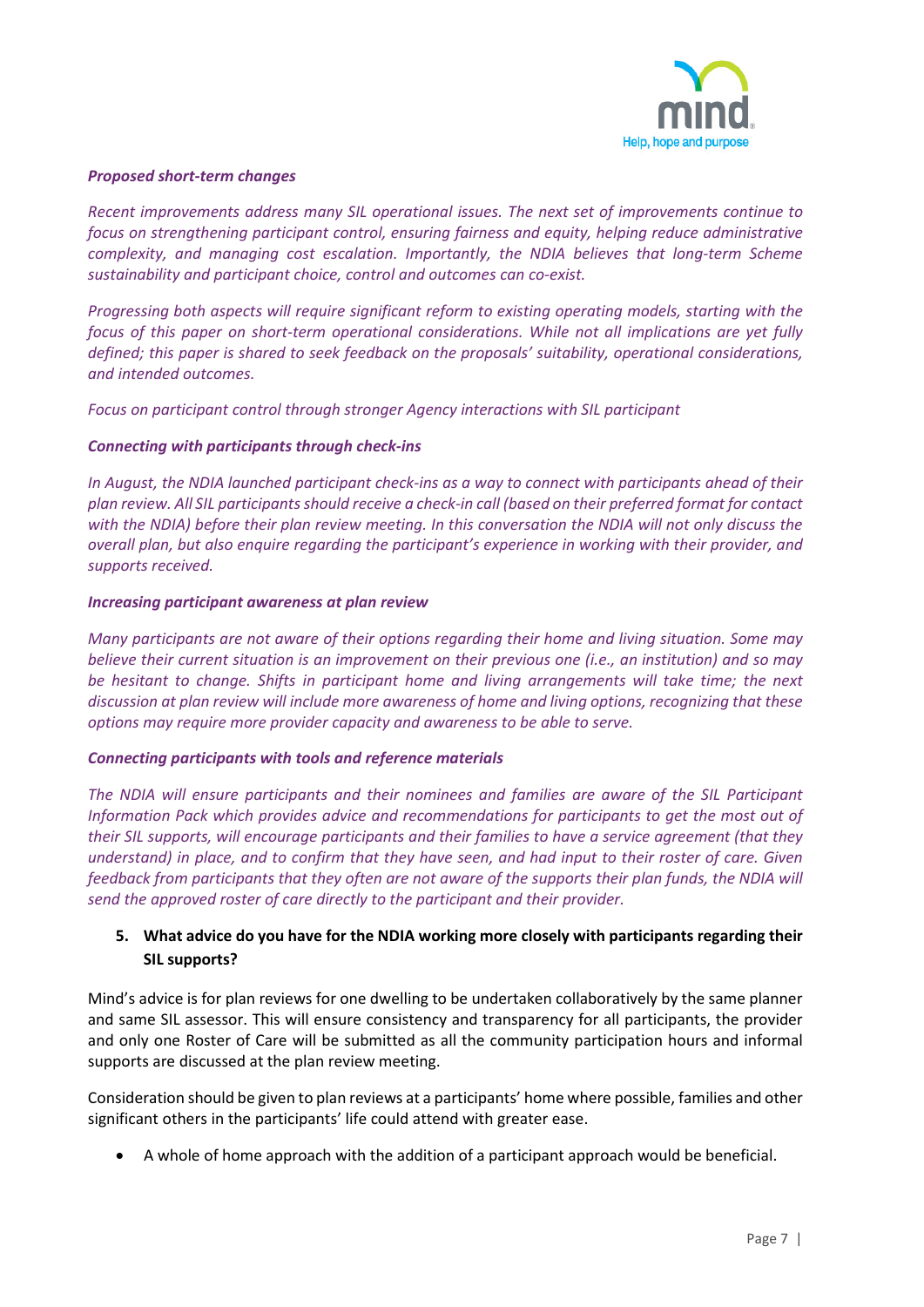

- Where a participants' needs are well established a longer plan should be provided; the resources saved from planning could be used for plan reviews as required. An annual support coordination and SIL report remains recommended.
- Participants should have the opportunity to use their established organisation goal plans for example the Mind My Better Life plan is a plan developed with the participant and aligned to their goals. It is acknowledged that identifying goals can take time and a person needs to feel comfortable with the person whom they are sharing their stories, hopes and dreams.
- Additional consideration for people with more complex needs is required for planning; and planners must be aware of any legal conditions that the person may have that may impact the attainment of their identified goals
- Planners should be trained in person centred strengths based planning and should be aware of the person's disability and their likes before interacting with the participant. This would assist with the development of rapport.
- Timely decisions should be, including for people with more complex needs.

# **6. What are some effective ways for providers and participants to jointly work through and agree on an appropriate roster of care?**

Balancing transparency and privacy of what all participants receive in a shared-living arrangement is key to ensuring effective and harmonious supports can be delivered. The participant's experience being at the centre of the designing of the support model results in the most accurate RoC.

Shared goal planning and planning of the roster of care with all the participants sharing the house enables a consensus and understanding of each participant's needs and preferences. This is effective as participants are aware and understand when staff have agreed to support each participant. This results in less conflict and competing demands from participants for support when staff are already meeting another participants needs.

A participant roster of care, planning tool could be provided by the NDIA. These tools should be designed for people with specific needs such as psychosocial and cognitive disability. This tool will need to culturally appropriate and explain/display how shared and participant support works. It will also need to link to the difference when accessing other supports such community access or informal supports. This tool will need to be fun, interactive and not overwhelming.

Participants with high and complex needs are generally the participants with changing needs (generally increased) and high plans. The needs may change due to mental illness decline or ill health which changes the model of care required. The model of care should consider staffing skills, rostered hours, supervision and how support is delivered; for example, through a behaviour support plan.

Participants who are funded above benchmarks should have appropriate multidisciplinary reports with an environmental assessment which addresses the functional impacts of their disability and behaviour. Stakeholder feedback is required to ensure supports and risk are considered.

The impact of trauma and support required to support individuals with a trauma history needs to be better understood by the NDIA.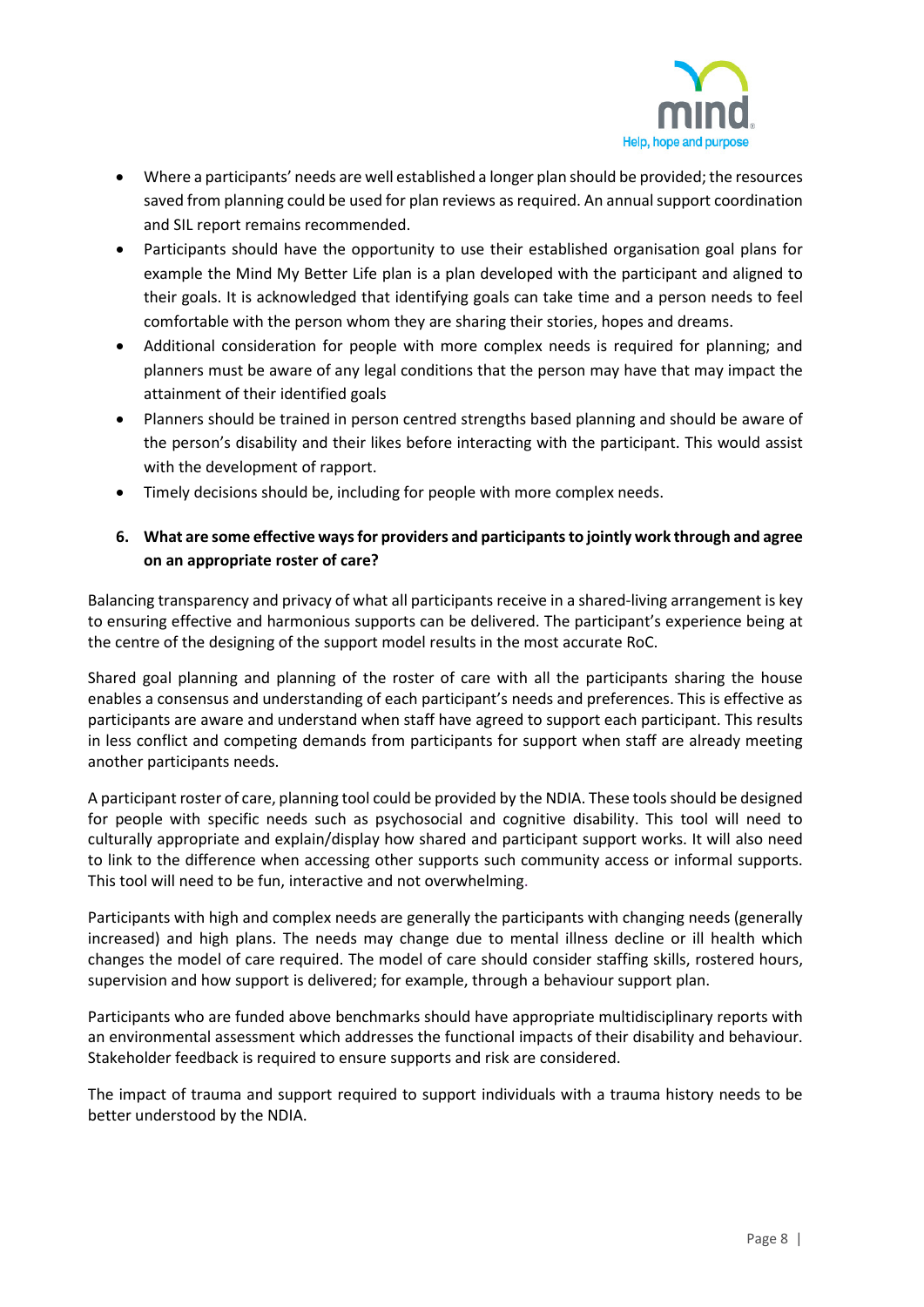

# *Greater fairness and equity by focusing on participant roster of care details and changes*

# *Seeking more information to understand rationale of year-on-year changes*

*As part of the plan review, changes in a participant's roster of care (i.e., higher rate per hour, increase in support intensity, more hours of support) will require additional rationale to describe why this is reasonable and necessary. In particular, the NDIA will pay close attention to situations where a participant's support intensity is increasing, (particularly if it is moving to a dedicated 1:1 or 2:1 ratio of support), if supports on public holidays or weekends are significantly different from other rostered days, and the use of active versus passive overnight supports.*

#### *Reviewing high-value plans*

*High-value plans (> \$400,000, or ~20% above the current average plan budget value) will have a dedicated full review to ensure all supports work together to focus on capacity building where possible, and the opportunity for participants to experience the dignity of risk. The NDIA recognizes that some situations require supports in this nature, but also wants to encourage providers to ensure a participant and their nominee are choosing this support.*

## *Confirming that supports are provided with participants*

*As mentioned above, the NDIA meets with providers and participants to ensure that provider claims for funded supports are in fact being provided. The NDIA will continue this activity to ensure Scheme integrity. In addition, the NDIA will track whether participants are aware of the supports that they should be receiving.*

# **7 What could the NDIA do to help assist providers in communicating the rationale behind a change in a participant's circumstance?**

The NDIA should have a central role in communicating the rationale behind the change. This includes being clear as to why the change has been endorsed and the implications on the funding and supports. The best way this can be articulated is through the participant's NDIA planner, support coordinators and provider to offer support in understanding if needed.

The NDIA could set a clear guide as to what information is deemed suitable as evidence of a change in circumstance without placing additional stress on the participant or administrative burden on the provider. If information is required, the NDIA should fund the resources required for this.

# **8 How are providers currently informing participants and their families about the supports that they should be receiving? What has been more effective in your experience?**

Staffing rosters are made available to all residents and families, this mirrors what is in the funded Roster of Care.

Families, informal carers, friends and participants are fundamental to the designing of the Roster of care to ensure formal funded supports and informal supports can be clearly identified. In Mind's experience, support coordinators are key to ensuring this occurs effectively.

Minds My Better Life plan supports the identification of goals and the supports required to achieve these. Supporting this, the participants Safety and Wellbeing plan identifies how support is delivered when the participant is unwell or presenting as a risk to themselves of others. Sharing these tools has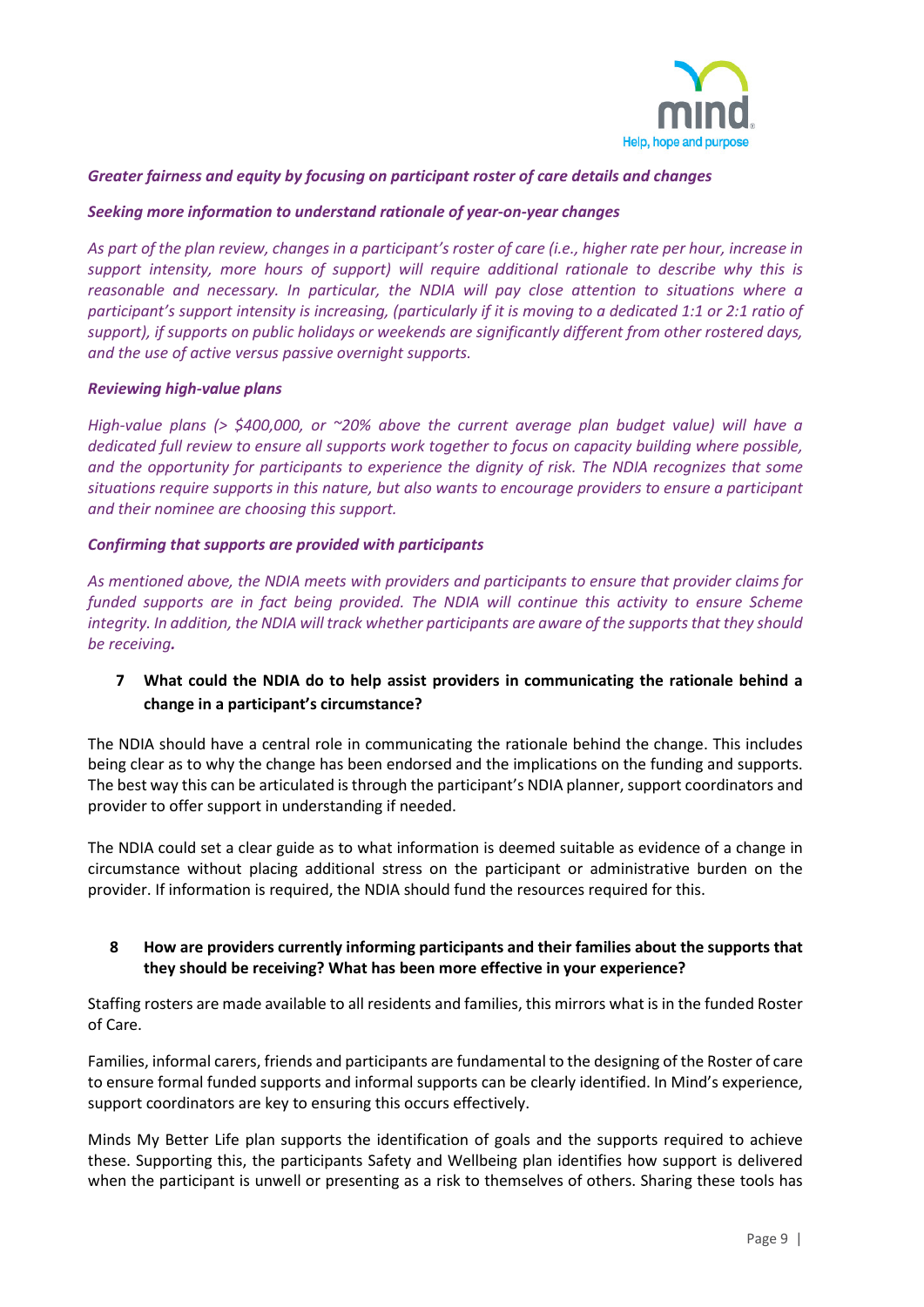

been effective in supporting participants/families and carers to understand how funding is being used to deliver the participants care and support.

Each participant or their decision maker is provided with a service agreement which contains the agreed supports and how payments for support will be made. For SIL participants the Roster of Care approved by the NDIA is also provided.

# **9. What might explain variability in support levels across providers for participants with similar circumstances?**

In Mind's experience, there has been extensive inconsistency of how support needs are assessed and funded based on reasonable and necessary legislation. The Planners' knowledge and expertise in psychosocial disability will influence the end result of what may be deemed to be reasonable and necessary.

For variability between provider's consideration needs to be given to the following:

- The size of the organisation delivering care
- The resources that the organisation holds to ensure safe quality services
- The organisational accreditation
- The staffing qualifications expected
- The internal and external training provided to staff
- Support provided to staff i.e. supervision
- Quality practice activities such as learning circles and communities of practice
- The SCHADS award and any EBA (are staff casual or permanent)

It is noted that the same diagnosed disability and circumstance does not equate to same support needs. Each individual is unique.

# *Reducing administrative complexity through a continued commitment to engage fairly and quickly with providers.*

*The NDIA will continue engaging with providers to help clarify requirements, and provide rapid feedback to provider questions. The NDIA endeavours to be transparent with decision-making rationale (the published Operating Guideline is identical to internal guidance regarding how the NDIA makes decisions on SIL). The NDIA has an internal service standard to complete 90% of SIL support assessments within 10 days of being provided with a new or amended roster of care.*

# **10. What support from the NDIA would be most helpful to providers to reduce administrative challenges**

When the NDIA are considering systemic changes to SIL pricing and processes, giving provider ample time to introduce these changes will result in minimising administrative errors.

Building on existing systems rather than replacing - the recent changes to claiming have negatively impacted providers with centralised systems of claiming. A weekly claim which is done via a roster is now a daily claim with different line items relating to the price.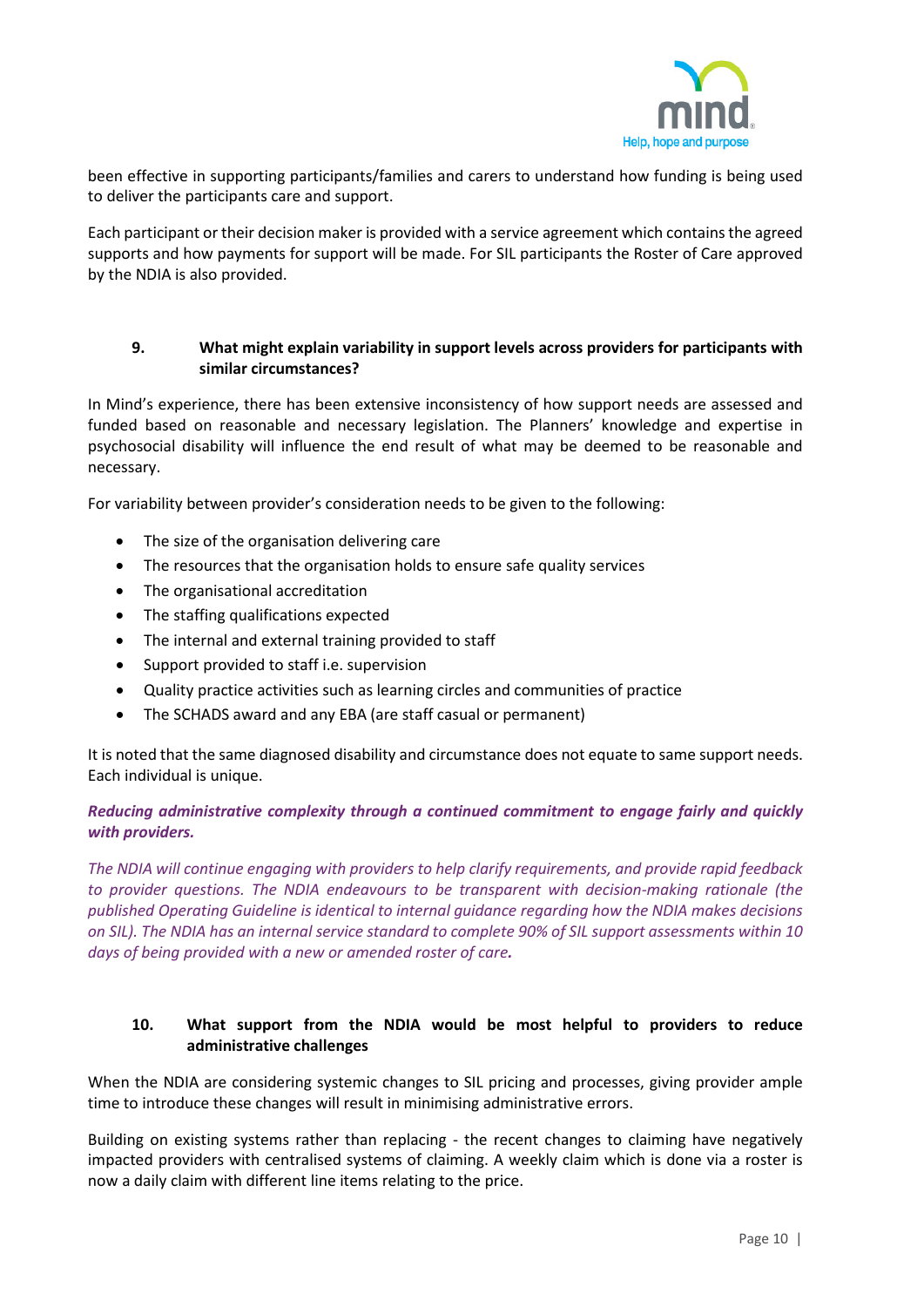

Recent changes on claiming have increased the administrative burden to SIL providers. NDIA should first check the ability of SIL providers to change their systems to manage the proposed changes. Mind's suggested solution is this check should be done by a weighted allocation system representative of the market. A SIL provider's feedback with 80 houses should be weighted to represent the market share over feedback from a SIL provider with one house.

Cost analysis for administration as a provider- the disability worker cost model has a 12% consideration for Corporate charges and a margin of 2%. These are not representative of the corporate overheads for SIL providers. A margin of 2% would easily be depleted by unforeseen circumstances which means sustainability of SIL will not be guaranteed. This has been further addressed in the SIL Pricing consultation paper.

NDIA should inform a provider once they create a SIL booking that is externally funded. This will reduce time spent contacting the support coordinator to check if a booking is available to claim against.

# **11. What are a provider's pain points in working with NDIA on SIL rosters of care, and what else could the NDIA do to simplify processes?**

A single planner across a SIL will support an understanding of the intricacies of the SIL and the shared support within it.

Rosters of care (RoC) need to consider other supports both formal and informal that impact when a participant is home; the RoC should be developed once this has been negotiated/agreed.

Irregular support should be allocated to all SIL participants, with a minimum of 10 days which is the same as standard sick leave. Where a person has a history of more frequent change, the irregular support provided should reflect this.

Rosters of care need to consider flow on effects to other participants when there are changes; these changes impact greatly on viability where there are many people living together.

Prior to the new changes introduced this financial year, Mind had formed close relationships with key NDIA SIL personnel to problem solve. This assisted greatly in the NDIA understanding the complexities associated with the types of support Mind were delivering.

Since the new changes, all these relationships have been eroded due to the NDIA requesting all correspondence to go through the support coordinator for follow up. This measure, has even further impacted Mind's ability to problem solve issues in a timely manner, particularly when the support coordinator does not fully understand SIL policy and/or provision.

Mind submit a RoC with the hours according to what the participant has asked for and been assessed as requiring. This is frequently changed at a plan review meeting by the planner. A re-submission of the RoC incorporating the amended hours are not being acted on as there is not allied health report to warrant the change.

NDIA should remove the cap on 'irregular support' to ensure support can be delivered based on the individual's needs and circumstances when required.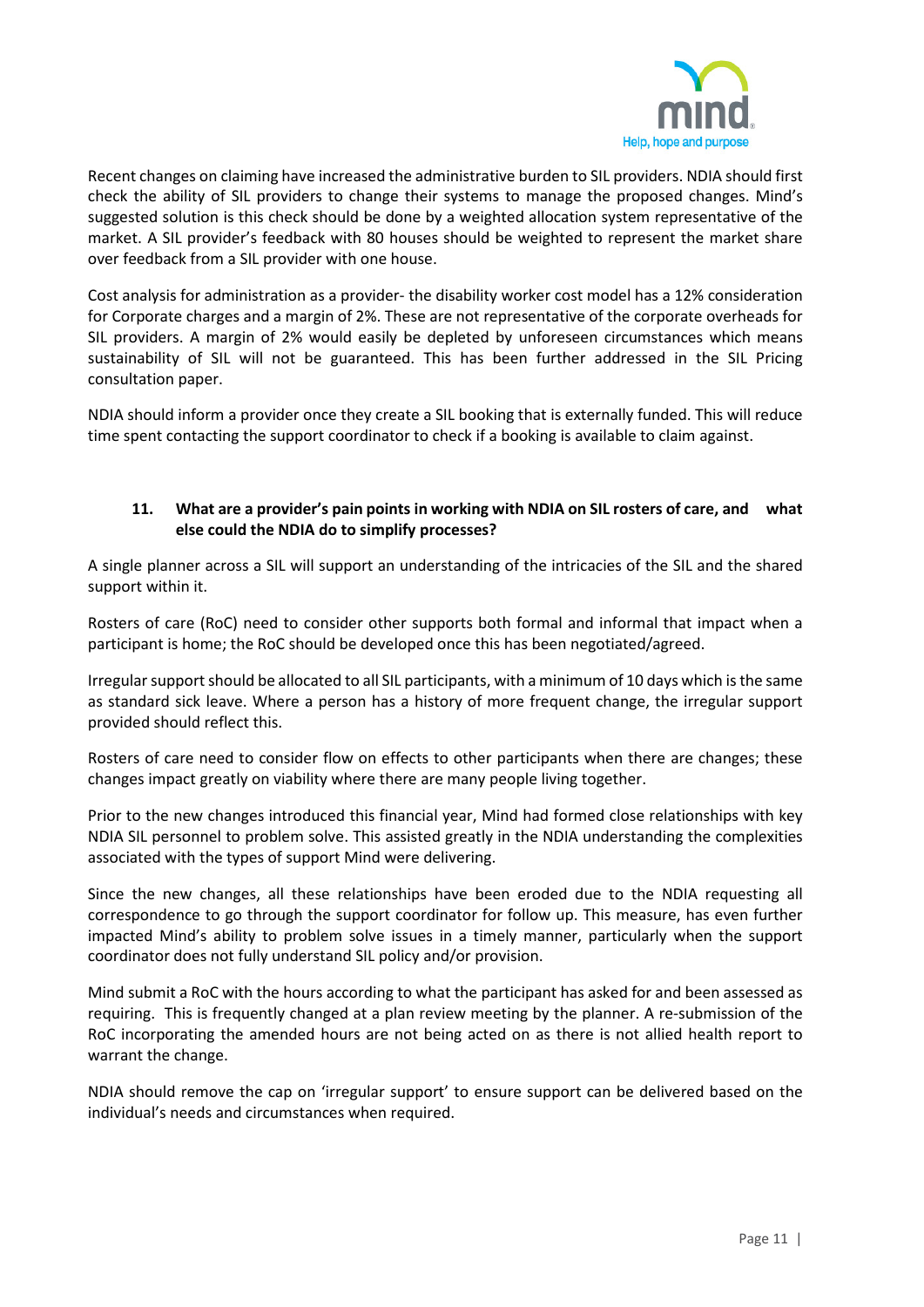

#### *6 Developing a long-term roadmap*

# *6.1 Guiding Principles for future work on SIL*

## *Developing a long-term roadmap*

## *Guiding Principles for future work on SIL*

## *Six guiding principles inform the proposed short-term and long-term approaches:*

- *1. Provide participants with real support for decision making: participants should be able to choose how they use their reasonable and necessary funded supports. Participants should be able to utilise multiple tools, frameworks and increased guidance and support to help them build their capacity to make decisions. The NDIA aspires to help participants become more aware about the home and living options available to them.*
- *2. Reiterate support for participants to build their capacity: an unwavering focus and commitment to help participants reach their goals, experience the dignity of risk, and see more participant participation in social and economic activities, where possible.*
- *3. Build a transparent, simpler, and structured process that creates an equitable support model: independent assessments will remove subjectivity in determining what is reasonable and necessary, and will see funding consistently distributed based on participant need whilst ensuring equity and NDIS sustainability.*
- *4. Encourage market innovation: flexibility in support arrangements should encourage participants to explore and consider new support arrangements rather than remain in legacy models of support.*
- *5. Ensure continuity of support: transition to any new model must ensure participants maintain access to reasonable and necessary supports of their choice.*
- *6. Improve participant safety and oversight: the new model should strengthen the assurance and integrity of the NDIS within the jurisdiction of the NDIA and the NDIS Quality and Safeguards Commission*

# **12. Do these guiding principles appropriately shape SIL reform?**

Mind supports the intention of these guiding principles to shape SIL reform and suggest the following for consideration:

All people with disability should have access to participate in decision making about their life and citizenship. Better awareness of the scheme and how the NDIS can support this is required.

All people with disability have the right to have goals and support to achieve these; a strengths based approach is essential to this. Consideration must be given to people who have specific legal orders that may prevent their identified goals. The NDIA and service providers must be aware of this and how to support the person to choose alternate options while upholding their hope for the future.

Independent assessments do not guarantee transparency or consistency. Decisions as to assessments required should factor the participant's needs and the assessments that will best assess these. Assessments need to be completed by people with the appropriate skills, for example an OT completing a functional assessment for a person living with psychosocial disability holds different skills to an OT providing assessments for house modifications.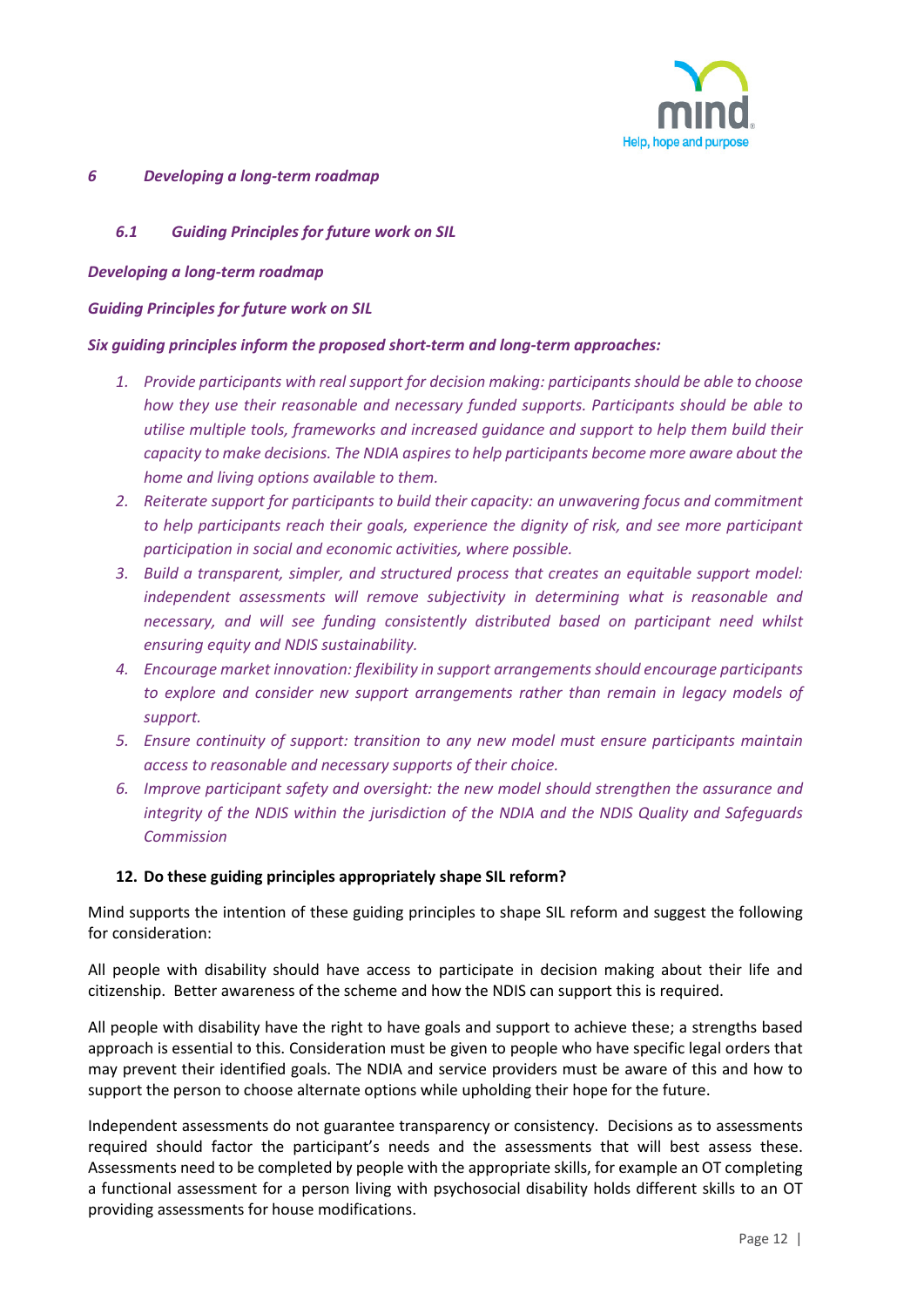

It is agreed that legacy models should be open to alternate models; this change should occur with consideration to ensure:

- Support needs can be met,
- Service delivery requirements can be met without causing sector breakdown
- Innovation does not cause a traumatic experience to people living with disability who have been supported through legacy models for a long time;
- People are not forced into alternate options
- That any model of care and support upholds human rights and does not expose people with disability or other community members to harm.
- Lessons learned from other countries are explored
- Resources are available for innovative models, Market innovation is supported however does not place shared SIL environments and/or providers at risk

# *6.2 Addressing Conflict of Interest*

*In August 2020, the NDIA released a consultation paper regarding the future service model of Support Coordination. As highlighted in the discussion paper, the NDIA recognises the potential for conflict of interests (real or perceived) between a Support Coordinator (as a role with significant influence of the way a participant implements their plan) and the provision of NDIS funded supports including SIL, SDA and therapies. In 2019, the IAC gave formal advice to the NDIA that these conflicts should be avoided by requiring clear independence between the roles.*

# *6.3 Home and Living policy*

*The NDIA is developing an overarching framework for a participant's home and living solution. The scope of this policy incorporates much more than where a participant lives and the reasonable & necessary supports they require to live a more independent life. It also incorporates:*

*Changes to planning processes to be more participant-centric (i.e. focusing on more than just the next plan, but the pathway to achieve more independence in daily living), by shifting the focus from the available support options to discussions based on participant need of where, how and with whom they live)*

*Increasing support for decision-making and the role of the NDIA in helping participants understand their options, and make choices, noting that changes to living situations take time.*

*Improving access to Participant Individualised Living Options (ILOs) by more clearly developing how participants can design their future home and living supports, providing tools to providers and participants in how to establish this living model, and providing price guide funding exploration and design for a participant's ILO.* 

*Giving participants choice of multiple living options, not defaulting to one model being better than the other, but representing shared and participant living arrangements fairly, and supporting participants to make informed decisions regarding the full complement of options they have.*

*Describing a focus on the potential of what could be, not just the historical context of how a participant's home and living solution has been included in their previous plan/s, but how different support options can assist them now, and also in the future this policy operates in the future context of the Scheme,*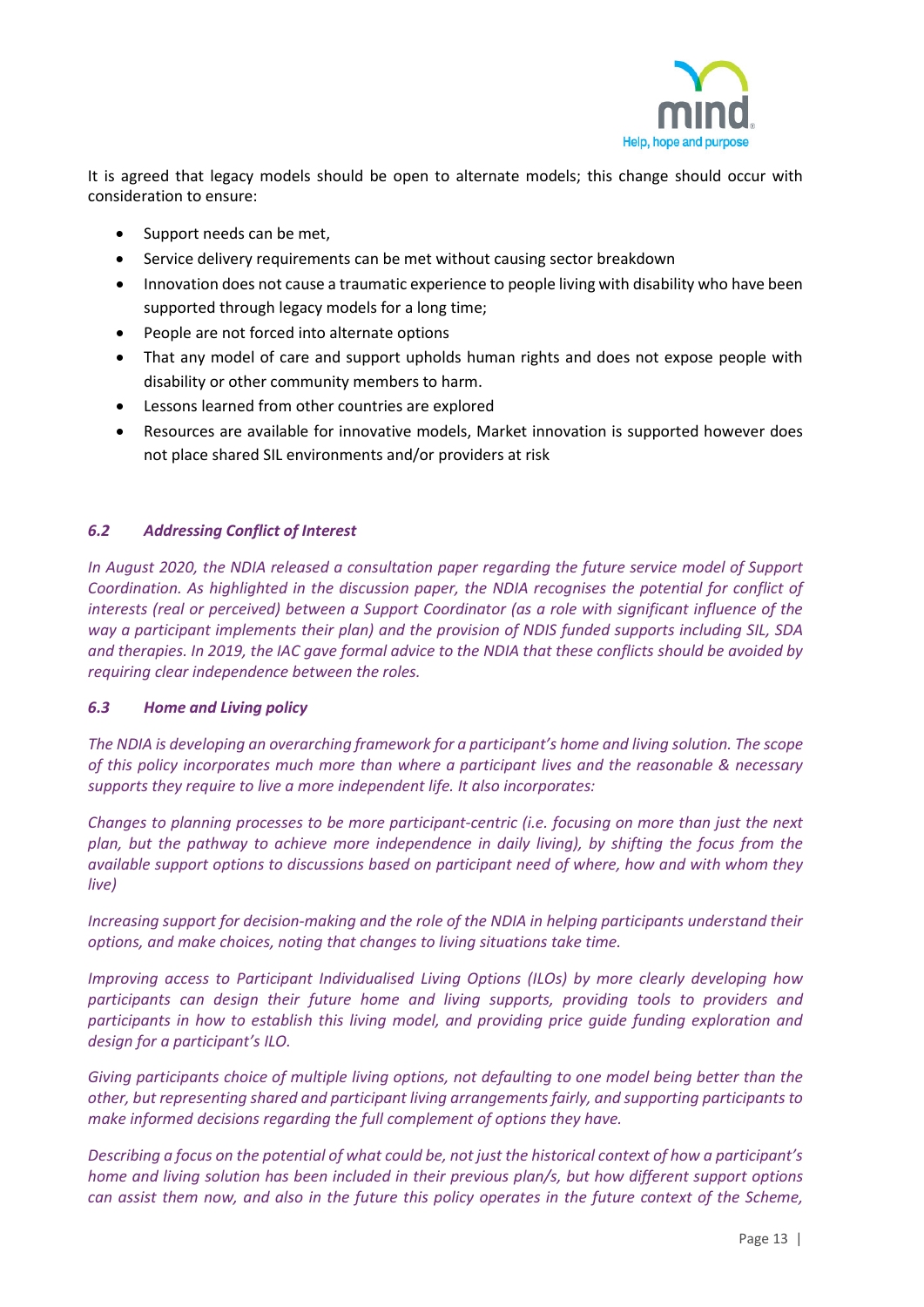

*where independent assessments inform fair and equitable access decisions and plan values, and participant access funded supports through flexible budgets.*

*The NDIA seeks to consult with participants and the sector on this proposed policy later in 2021, recognising that the policy builds on the existing feedback from the sector and Independent Advisory Council. It will require earnest input to help shape the future of the Scheme for a participant's home and living supports*

## **Submission questions**

## **What items should a Home and Living Policy address?**

The ILO model is supported by Mind as a model that presents an opportunity for innovation and participant design. The policy should consider:

- Human rights and the protection of vulnerable adults
- Responsibility of participants and providers
- Responsibility of informal carers
- Workplace health and safety requirements
- SCHADS award
- Staff skills and training
- Flexibility of support to meet needs
- The role of students in an ILO model
- Opportunity for carers to be paid for their contribution to care
- The role of housing providers

#### **Are there any other comments or suggestions? What have we missed?**

Under the NDIS the intersection of housing and support is inescapable when 24/7 support is required. Mind were surprised this paper did not explore how SIL and stable housing is so intertwined. For people with a psychosocial disability this is even more complex as it is extremely rare for SDA to be seen as a reasonable and necessary housing solution. Mind would like to draw the NDIA's attention to published research[; Trajectories: the interplay between mental health and housing pathways](https://www.ahuri.edu.au/housing/trajectories) which evidences the importance of stable housing and support.

Mind suggest there needs to be a flexible solution for people with complex support needs that ensures medical and treatment needs can be met by clinical partners but not at the expense of the participant losing their SIL package, provider and familiar skilled staff team.

New SIL changes recommends 'two week notice of change' does not align with contracted staff and requirements under Fair Work. The sector is strengthened by skilled staff; who also need certainty in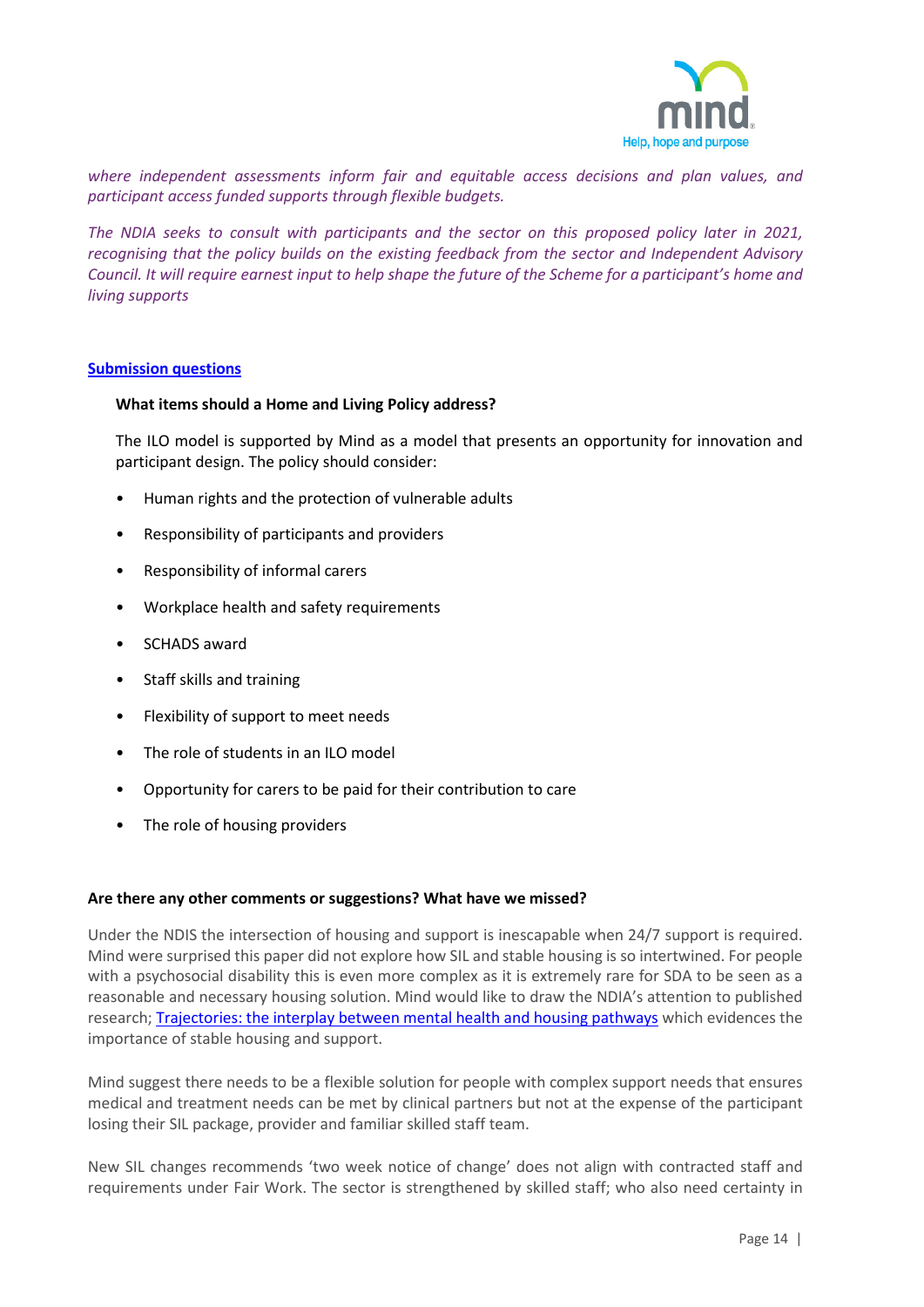

knowing they have employment beyond a two week period. The most agile workforce model would still struggle to meet this two week requirement.